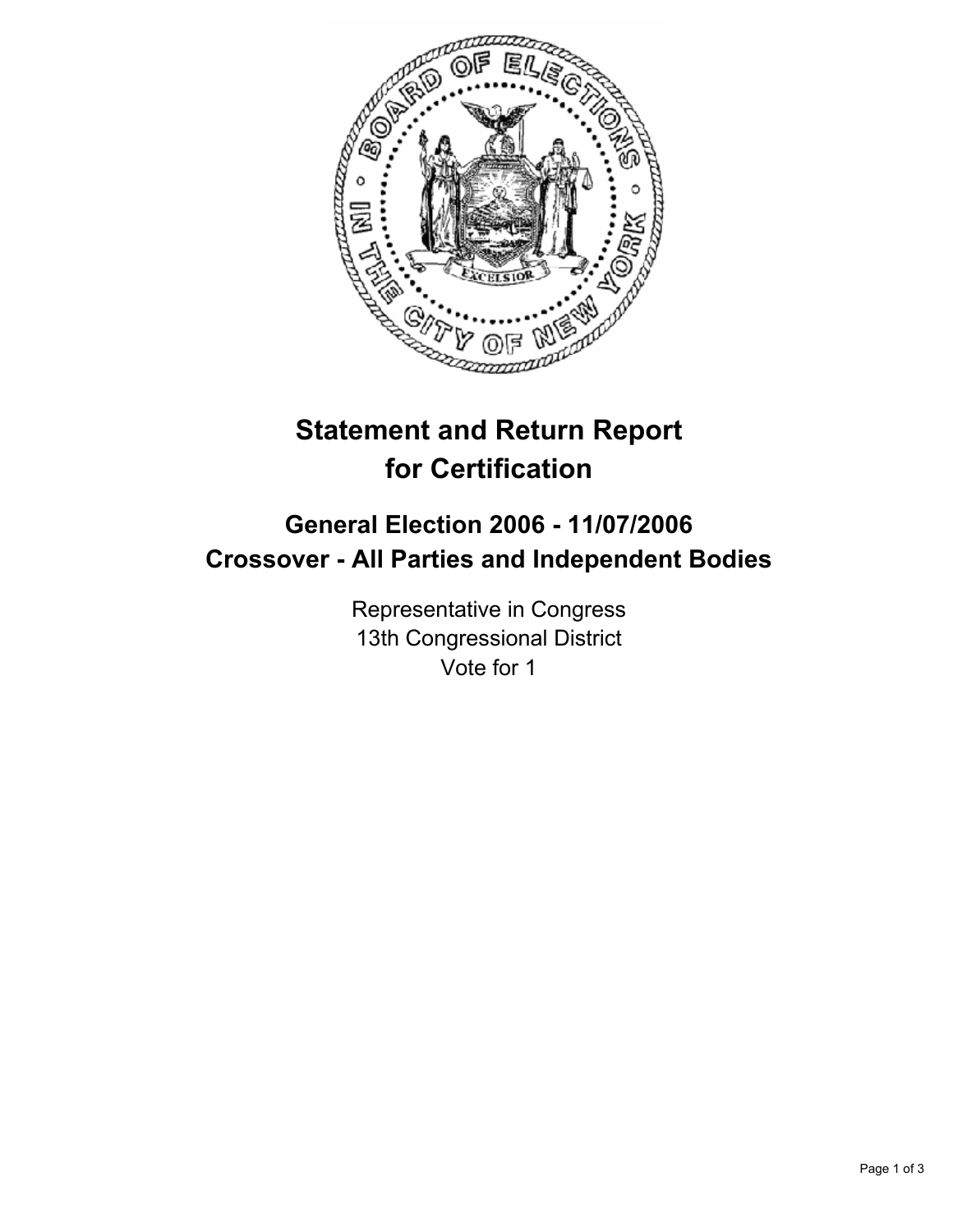

#### **Kings County**

| PUBLIC COUNTER                        | 29,036 |
|---------------------------------------|--------|
| <b>EMERGENCY</b>                      | 74     |
| ABSENTEE/MILITARY                     | 747    |
| <b>FEDERAL</b>                        | 109    |
| <b>AFFIDAVIT</b>                      | 458    |
| <b>Total Ballots</b>                  | 30,424 |
| VITO FOSSELLA (REPUBLICAN)            | 11,094 |
| STEPHEN A HARRISON (DEMOCRATIC)       | 12,145 |
| VITO FOSSELLA (INDEPENDENCE)          | 861    |
| VITO FOSSELLA (CONSERVATIVE)          | 1,529  |
| STEPHEN A HARRISON (WORKING FAMILIES) | 861    |
| <b>MARTY GOLDEN (WRITE-IN)</b>        |        |
| MATTHEW ENDLICH (WRITE-IN)            |        |
| STEPHEN MYERS (WRITE-IN)              |        |
| <b>Total Votes</b>                    | 26,493 |
| Unrecorded                            | 3,931  |

### **Richmond County**

| <b>PUBLIC COUNTER</b>                 | 81,696         |
|---------------------------------------|----------------|
| <b>EMERGENCY</b>                      | 72             |
| ABSENTEE/MILITARY                     | 2,669          |
| <b>FEDERAL</b>                        | 126            |
| <b>AFFIDAVIT</b>                      | 1,064          |
| <b>Total Ballots</b>                  | 85,627         |
| VITO FOSSELLA (REPUBLICAN)            | 38,724         |
| STEPHEN A HARRISON (DEMOCRATIC)       | 30,084         |
| VITO FOSSELLA (INDEPENDENCE)          | 2,806          |
| VITO FOSSELLA (CONSERVATIVE)          | 4,320          |
| STEPHEN A HARRISON (WORKING FAMILIES) | 2,041          |
| DAN BONANNO (WRITE-IN)                |                |
| <b>GEORGE MCANANAMA (WRITE-IN)</b>    |                |
| HEATHER O'NEILL (WRITE-IN)            | 1              |
| JEFFREY F. KRAUS (WRITE-IN)           | 1              |
| KATHLEEN GORMAN (WRITE-IN)            |                |
| MICHAEL ZAMBARDA (WRITE-IN)           | 1              |
| MOTHER THERESA (WRITE-IN)             | 1              |
| ROBERT MINOGUE (WRITE-IN)             | $\overline{2}$ |
| <b>Total Votes</b>                    | 77,984         |
| Unrecorded                            | 7,643          |
|                                       |                |